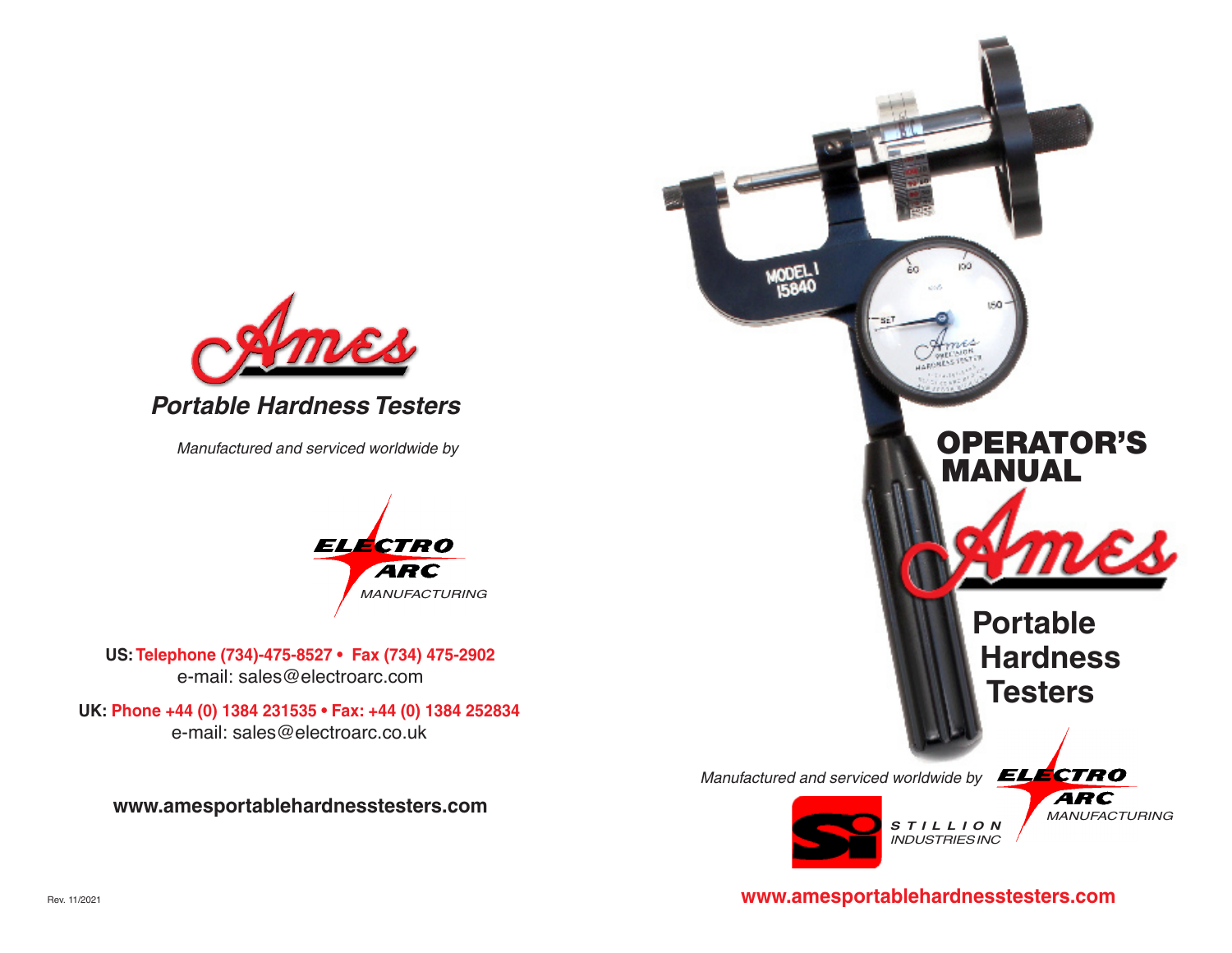

## OPERATOR'S MANUAL

The Ames Precision Hardness Tester is a handheld, manually-operated instrument used to perform superficial or standard Rockwell Hardness Tests in the field or laboratory.

### **Features:**

- **• Accurate** providing true Rockwell tests with accuracy to +/- 1 point
- **• Reliable**  provides years of service when properly maintained and calibrated
- **Versatile** a variety of models to cover varying needs – plus reversible anvil/penetrator orientation to allow internal surface testing

**IMPORTANT:** Your tester has been marked with month and year as a reminder to send the instrument in for calibration.

### THIS PAGE INTENTIONALLY LEFT BLANK

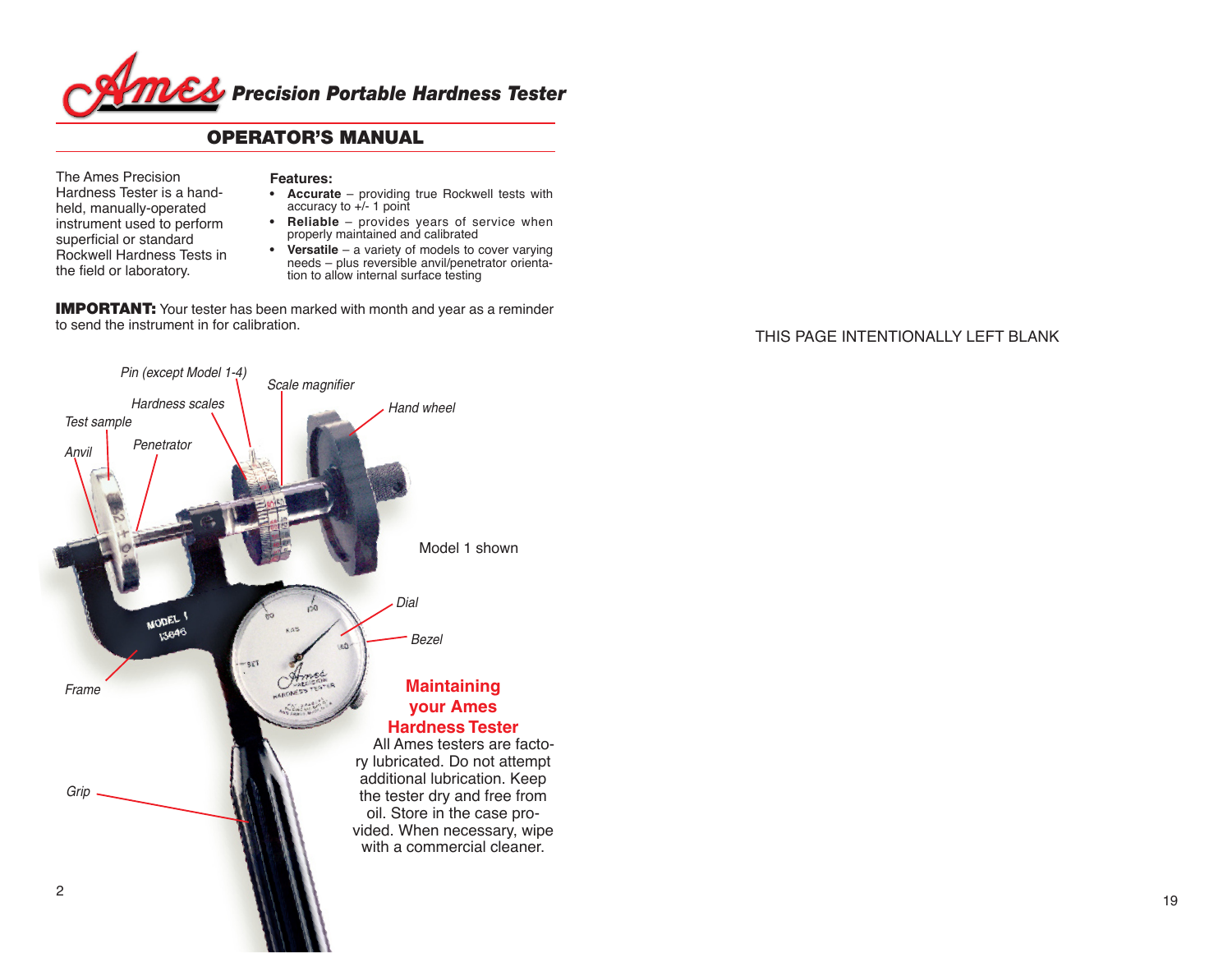

### THIS PAGE INTENTIONALLY LEFT BLANK

# Hardness Testing – Rockwell scales

Rockwell Hardness testing is a sys tem for determining the hardness of metals and alloys of all kinds. The American Society for Testing and Materials (ASTM) has established a standard recognized worldwide to help manufacturers maintain the qualities they want in their prod ucts.

ASTM Standards E-18 and E-110 de fines the test method and parameters for a valid test using portable hard ness testers. Following is a general description of the method.

A spheroconical diamond penetrator or a carbide ball penetrator is forced into the surface being tested at a predetermined pressure load. The hardness is read as a function of the depth of penetration.

To overcome errors in measurement, two pressure loads are applied in sequence. The first, a minor load is applied and the readout dial is "zeroed" with the part being tested still under load. Then the major load is applied.

The penetrator is backed out to the minor load point to read the distance traveled. The hardness reading represents the additional depth of penetration beyond the minor load.

Tester accuracy is checked by run ning the test on specimens whose hardness has been certified by an independent testing laboratory.

All Ames hardness testers perform genuine Rockwell Hardness tests, giving a direct Rockwell reading. Their accuracy meets or exceeds ASTM Standards E-18 and E-110. Each tester comes complete with test specimens to assure continued accuracy.

NOTE: In any given hardness scale, valid tests can be obtained only from materials above a certain thickness AND hardness. See chart on page 16.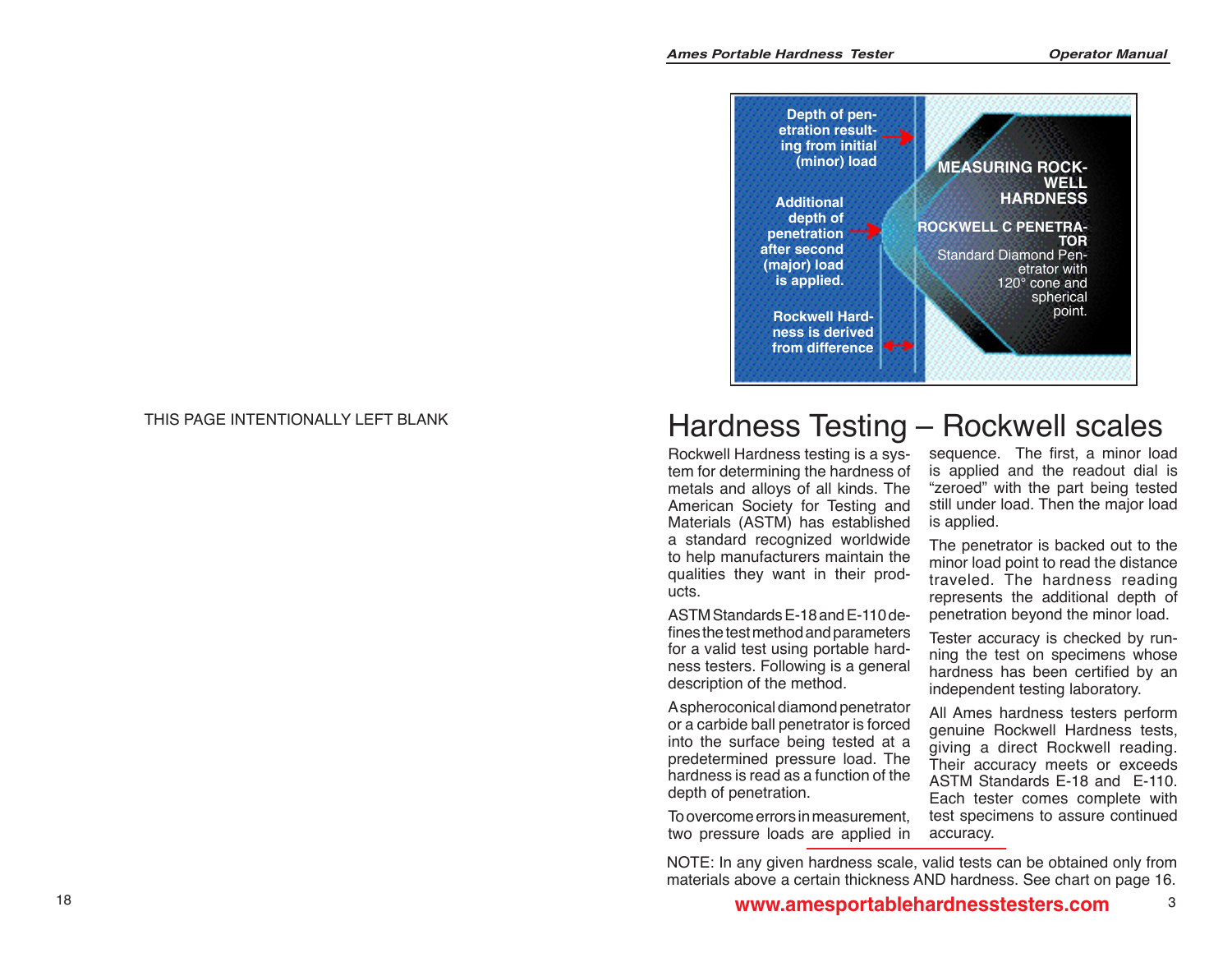# Using Ames testers

### **Select the penetrator and test block.**

Soft materials are usually tested in the Rockwell B Scale, using 1/16" *Anvil* ball penetrator and 100 kg major load. Hardened steel and hard alloys are tested in the Rockwell C Scale, using a diamond penetrator and a 150 kg major load. The chart below gives some basic guidelines for scales and penetrators.

### **Set up the tester.**

Secure the appropriate penetrator and anvil in the tester. (Refer to chart below or additional chart provided with this manual.)

### **Step 1**

4

Before putting your specimen into the tester, check the position of the indicator hand. It should rest directly on the dot on the indicator dial. If it doesn't, adjust the dial by turning the bezel to locate the dot under the pointer.

### **Frequently used scales on Ames Tester Models**

*See chart provided for other scales*

| <b>Scale</b> | <b>Minor Load</b>   | <b>Major Load</b> | <b>Penetrator</b> |
|--------------|---------------------|-------------------|-------------------|
| A            | 10 kg               | 60 kg             | Diamond           |
| B            | 10 kg               | 100 kg            | I/16" Ball        |
| C            | 10 kg               | 150 kg            | Diamond           |
| F            | 10 kg               | 100 kg            | $1/8"$ Ball       |
|              | Superficial Models: |                   |                   |
| $15-N$       | 3 kg                | 15 kg             | Diamond           |
| $30-N$       | 3 kg                | 30 kg             | Diamond           |
| 45-N         | 3 ka                | 45 kg             | Diamond           |
| $15 - T$     | 3 ka                | 15 kg             | 1/16" Ball        |
| $30 - T$     | 3 kg                | 30kg              | 1/16" Ball        |
| $45 - T$     | 3 kg                | 45 kg             | 1/16" Ball        |



Set Test Block Hand wheel

### **Step 2. Apply Minor Load**  Capture your test specimen between the anvil and penetrator. Make sure the penetrator point is not close to the mark of a previous test (see page 6). *Slowly* turn the hand wheel to bring the indicator hand to the line marked "SET." This applies the minor pressure load to the penetrator.

HRA **RC HRB HRA**  $\overline{K}$  $\overline{50}$ 79 62 80 67 0.030 57 71 72 72 72 73 74 75 75 76 76 77 78 79 79 70 70 70 71 72 72 73 74 75 76 77 77 77 77 78 79 7 0.026 | 0.02 | 0.02 | 0.02 | 0.02 | 0.02 | 0.02 | 0.02 | 0.02 | 0.02 | 0.02 | 0.0 HRB 87  $\overline{8}$  $\overline{7}$ 82 52  $\overline{Q}$  $\frac{80}{20}$ 0.032 February 2016 February 2016 February 2016 February 2016 February 2016 Feb 0.034 45 52 0.036 37 40 0.038 28 28 HRC 65 ΩŚ  $\frac{8}{20}$  $\overline{50}$ 62  $45$  $57$ 57 0.040 20  **INCHES 15N 30N 45N 15T 30T 45T H** 45T  $\frac{8}{1}$  $\overline{4}$ **ALE** 30T **M** NSC N **15T** 45N  $57$  $\overline{O}$ |<br>|<br>|<br>|<br>|<br>|<br>|<br>| 30N  $\mathbf{5}$ ÷ **S tHICKNESS** 0.028 0.036 0.038 0.026 0.030 0.032 0.034 0.040 **U M MINI**

# Minimum Thickness Requirements for thin materials, continued **Minimum Thickness Requirements for thin materials, continued**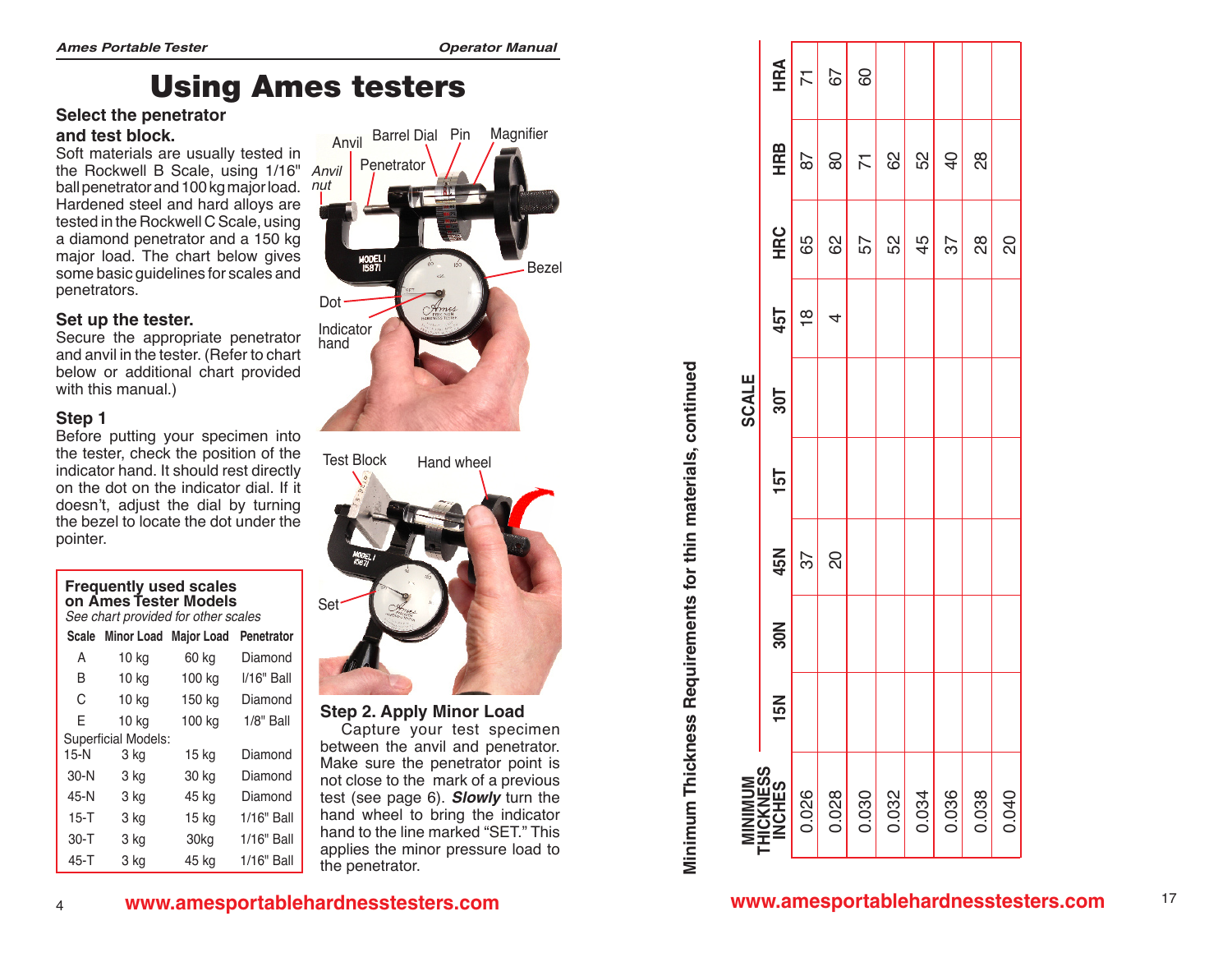In any given hardness scale, valid tests can only be obtained from materials above a certain thickness AND hardness. In any given hardness scale, valid tests can only be obtained from materials above a certain thickness AND hardness.<br>This chart can be used two ways. This chart can be used two ways.

scale. For each thickness, this chart shows the lowest hardness material that can be tested in each scale. each : this chart shows the lowest hardness material that can be tested in For each thickness,

For material having a given hardness, it shows the thinnest dimension of that material which can be tested in each a given hardness, it shows the thinnest dimension of that material which can be tested in each For material having scale.

|       | <b>HRA</b>                     |       |       |                |       |                | 86             | 84    | $\frac{2}{8}$ | 78    | 78             |
|-------|--------------------------------|-------|-------|----------------|-------|----------------|----------------|-------|---------------|-------|----------------|
|       | <b>HRB</b>                     |       |       |                |       |                |                |       |               |       |                |
|       | <b>HRC</b>                     |       |       |                |       |                |                |       |               | 69    | 67             |
|       | 45T                            |       |       |                |       |                | $\overline{7}$ | 82    | 53            | 43    | $\overline{5}$ |
| SCALE | 30T                            |       |       |                |       | 79             | 73             | 64    | 55            | 45    | 34             |
|       | 15T                            |       |       | $\overline{5}$ | 86    | $\overline{8}$ | 75             | 68    |               |       |                |
|       | 45N                            |       |       |                | 77    | $\overline{7}$ | 72             | 68    | 63            | 58    | 51             |
|       | 30N                            |       |       |                | 82    | 785            | $\overline{7}$ | 66    | 57            | 47    |                |
|       | 15N                            | 92    | 90    | 88             | 83    | 76             | 88             |       |               |       |                |
|       | MINIMUM<br>THICKNESS<br>INCHES | 0.006 | 0.008 | 0.010          | 0.012 | 0.014          | 0.016          | 0.018 | 0.020         | 0.022 | 0.024          |

<sup>16</sup> **www.amesportablehardnesstesters.com**

# **Measuring Rockwell Hardness**

**Step 3: Set the Barrel Dial** Rotate the barrel dial until its pin rests against the upper edge of the lucite magnifier. The upper line of the barrel's hardness scales should be exactly aligned beneath the hairline on the magnifier.

(NOTE: Model 1-4 has no pin, and must be aligned visually.)



### **Step 4: Apply Major Load.**

Turn the hand wheel *only* until the dial pointer rests *exactly* on the major load. ACCURACY: your tester is guaranteed to +/- 1 point Rockwell. When using this tester, you must use extreme care to position the pointer exactly on the minor and major load marks.

Rotate handwheel slowly to seat sample, then slowly again until target load is reached.



*Shown here is a major load of 150 kg being applied for reading in the Rockwell C scale. With Ames Superficial tester models, the gauge shows 15, 30 and 45 kg pressures and indicates in the Rockwell N and T scales.*

### **Step 5: Take the reading**

Turn the hand wheel back to bring the indicator hand back to "SET" and take the reading on the barrel dial looking through the lucite magnifier. Each graduation on the barrel dial indicates two points in the Rockwell scale.

### **Standard Tester:**

With the diamond penetrator, read Column C on the barrel dial (black numbers).

With the ball penetrator, read Column B (red numbers).



### **Superficial Tester:**

With either the diamond or ball penetrator, take your reading from the black-numbered N-T column on the barrel dial. (The difference in reading is created by the difference in penetrators: N with diamond, T with  $\frac{1}{16}$ " ball.)

5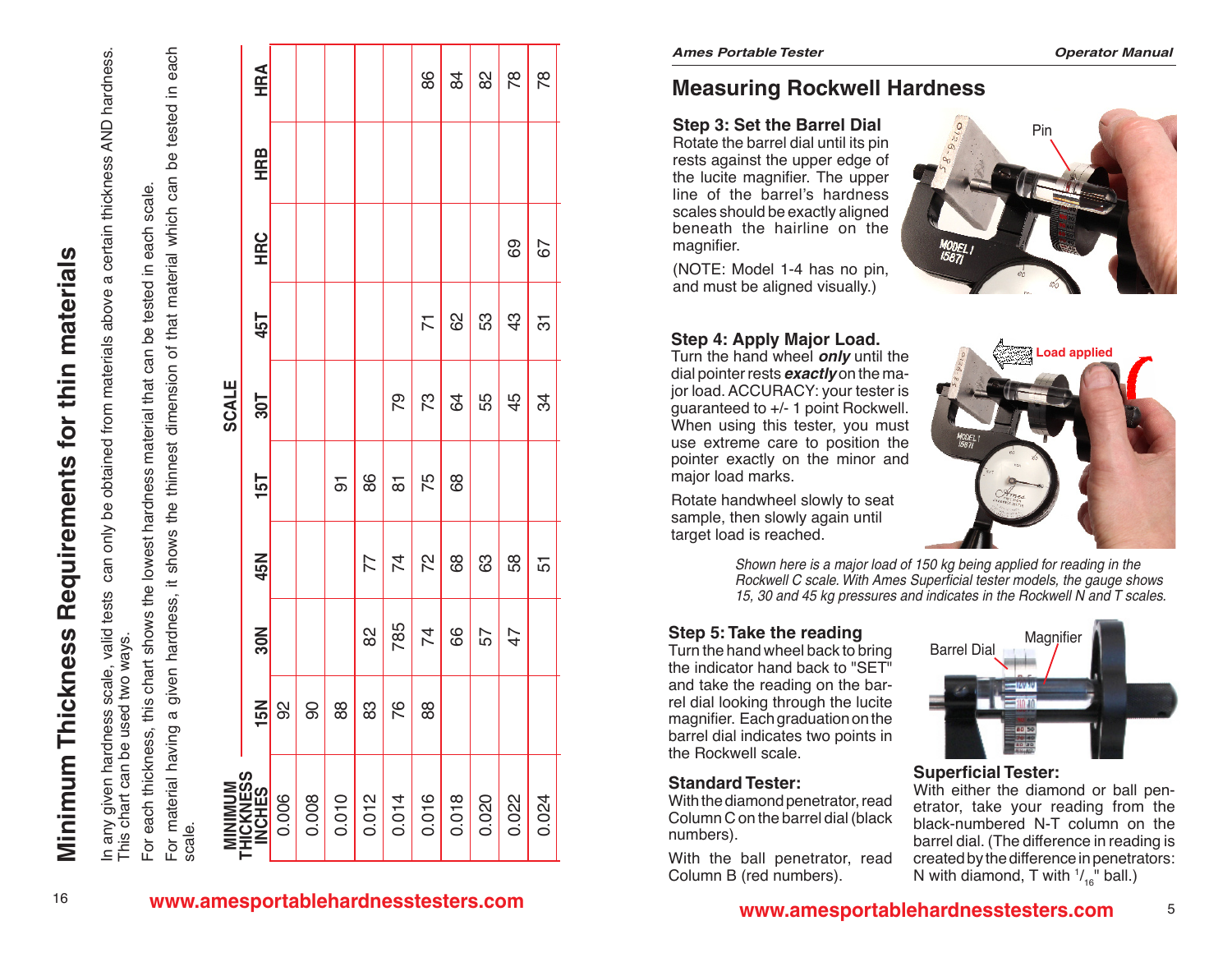### **Using Tester Accessories**

### **Changing penetrator/anvil**

Make sure to tighten it securely. (Hint: take a "dry run" reading to seat the penetrator and/or the anvil before taking an actual reading.)

### **Anvils**

Use the flat anvil for work where the surfaces are parallel. Use the 'V' anvil to hold round stock and the raised flat anvil for irregular surfaces. Make sure to tighten it securely.

### **Extensions**

Models with jaw openings larger than 1" come with jaw opening extensions to allow testing of samples in the 0-1" thickness range. Insert the extension between the anvil and the open end of the jaw. Be sure to tighten it securely.

# *Maintaining accuracy*

All AMES Hardness Testers, whether in constant use or not, require accuracy checks. To check accuracy, take the average of 5 readings on the test block. The readings on the barrel dial should agree with the marking on the test block, within +/- 1 point.

Further, to guarantee the accuracy of your tester, it is recommended that tests be made in high, medium, and low ranges. For example, C Scale, C-63, C-50, and C-28.

Once per year, your tester needs to be factory calibrated.

ASTM Standard E-18 (for testing Rockwell Hardness) says, in part:

7.9 The distance between the center of two adjacent indentations shall be at least three times the diameter o<sup>f</sup> the indentation.

7.9.1 The distance from the center of any indentation to an edge of the test piece shall be at least two and a half times the diameter of the indentation.

In other words, keep indentations 3 diameters apart. Indentations can only be made on one side of the test block.

# *Factory Calibration*

AMES FACTORY CALIBRATION includes a thorough cleaning. For more information, visit the website or contact the nearest facility listed below:

*U.S.* **(734)-475-8527** *U.K. + 44 (0) 1384 231535* **email: sales@electroarc.com email: sales@electroarc.co.uk**

# CORRECTION CHARTS

| penetrator/anvil                                                                                                                                                    | mouch with juw opermige larger<br>than 1" come with jaw opening ex-                                                                                                                            |                                                                              |                           |  |                                |                                     |                                                |    |
|---------------------------------------------------------------------------------------------------------------------------------------------------------------------|------------------------------------------------------------------------------------------------------------------------------------------------------------------------------------------------|------------------------------------------------------------------------------|---------------------------|--|--------------------------------|-------------------------------------|------------------------------------------------|----|
| to tighten it securely. (Hint:<br>y run" reading to seat the<br>and/or the anvil before<br>actual reading.)                                                         | tensions to allow testing of samples<br>in the 0-1" thickness range. Insert<br>the extension between the anvil<br>and the open end of the jaw. Be<br>sure to tighten it securely.              | 45N                                                                          | Ξ.<br>$\blacksquare$      |  | n o o o o o o                  | 5<br>5 5 5<br>5 6 5                 | 0.5                                            |    |
| at anvil for work where the<br>re parallel. Use the 'V' anvil<br>nd stock and the raised flat<br>egular surfaces. Make sure<br>it securely.                         | NOTE: The first two or three tests<br>may be low, until the penetrator and<br>anvil have become firmly seated.                                                                                 | <b>FVARIOUS DIAMETERS.</b><br><b>AND</b><br>15N, 30N,                        | 3/4 in.                   |  | ro ro ro ro co                 | $0.060$<br>$- 0.00$                 | 5<br>0<br>0<br>0<br>0                          |    |
| ntaining accuracy                                                                                                                                                   |                                                                                                                                                                                                |                                                                              |                           |  |                                |                                     |                                                |    |
| on the test block, within +/- 1 point.                                                                                                                              | S Hardness Testers, whether in constant use or not, require<br>y checks. To check accuracy, take the average of 5 readings<br>est block. The readings on the barrel dial should agree with the | $\overline{\mathbf{o}}$<br><b>ADDED TO ROCKWELL<br/>INDRICAL SPECIMENS O</b> | $\dot{\mathbf{z}}$<br>1/2 |  | ro ro ro ro ro ro              | 0000                                | rù rù<br>$\overline{\circ}$ $\overline{\circ}$ |    |
| -50, and C-28.                                                                                                                                                      | to guarantee the accuracy of your tester, it is recommended that<br>made in high, medium, and low ranges. For example, C Scale,                                                                | Ξ                                                                            | 3/8 in.                   |  | 00000000<br>200000000          | $1.5$<br>$-1.5$<br>$-1.5$           | $-0.5$                                         |    |
| er year, your tester needs to be factory calibrated.                                                                                                                |                                                                                                                                                                                                | <b>TABLE</b>                                                                 |                           |  |                                |                                     |                                                |    |
|                                                                                                                                                                     | Itandard E-18 (for testing Rockwell Hardness) says, in part:                                                                                                                                   |                                                                              |                           |  |                                |                                     |                                                |    |
| distance between the center of two adjacent<br>ions shall be at least three times the diameter of<br>ntation.<br>the distance from the center of any indentation to |                                                                                                                                                                                                | CYLINDRICAL<br>BE                                                            | 1/4 in.                   |  | o o o n n o n<br>m m m n n n m | $2.50$<br>$7.50$<br>$2.50$          | o o<br>$\overline{\phantom{a}}$                |    |
| of the test piece shall be at least two and a half<br>e diameter of the indentation.<br>words, keep indentations 3                                                  |                                                                                                                                                                                                | P<br>$\overline{6}$<br>CORRECTIONS<br><b>OBTAINED</b>                        | 1/8 in.                   |  |                                |                                     | 20.5                                           |    |
| rs apart. Indentations can only<br>e on one side of the test block.                                                                                                 |                                                                                                                                                                                                |                                                                              |                           |  |                                |                                     |                                                |    |
| ory Calibration                                                                                                                                                     |                                                                                                                                                                                                |                                                                              | adings                    |  |                                |                                     |                                                |    |
| visit the website or contact the nearest facility listed below:                                                                                                     | ACTORY CALIBRATION includes a thorough cleaning. For more infor-                                                                                                                               | VALUES                                                                       | Dial                      |  | 2009044                        | 55<br>60                            | 75                                             |    |
| 734)-475-8527<br>ales@electroarc.com                                                                                                                                | U.K. $+44(0)$ 1384 231535<br>email: sales@electroarc.co.uk                                                                                                                                     |                                                                              | Re                        |  |                                | $0.\overline{5}$                    | 0.5                                            |    |
| www.amesportablehardnesstesters.com                                                                                                                                 |                                                                                                                                                                                                |                                                                              |                           |  |                                | www.amesportablehardnesstesters.com |                                                |    |
|                                                                                                                                                                     |                                                                                                                                                                                                |                                                                              |                           |  |                                |                                     |                                                | 15 |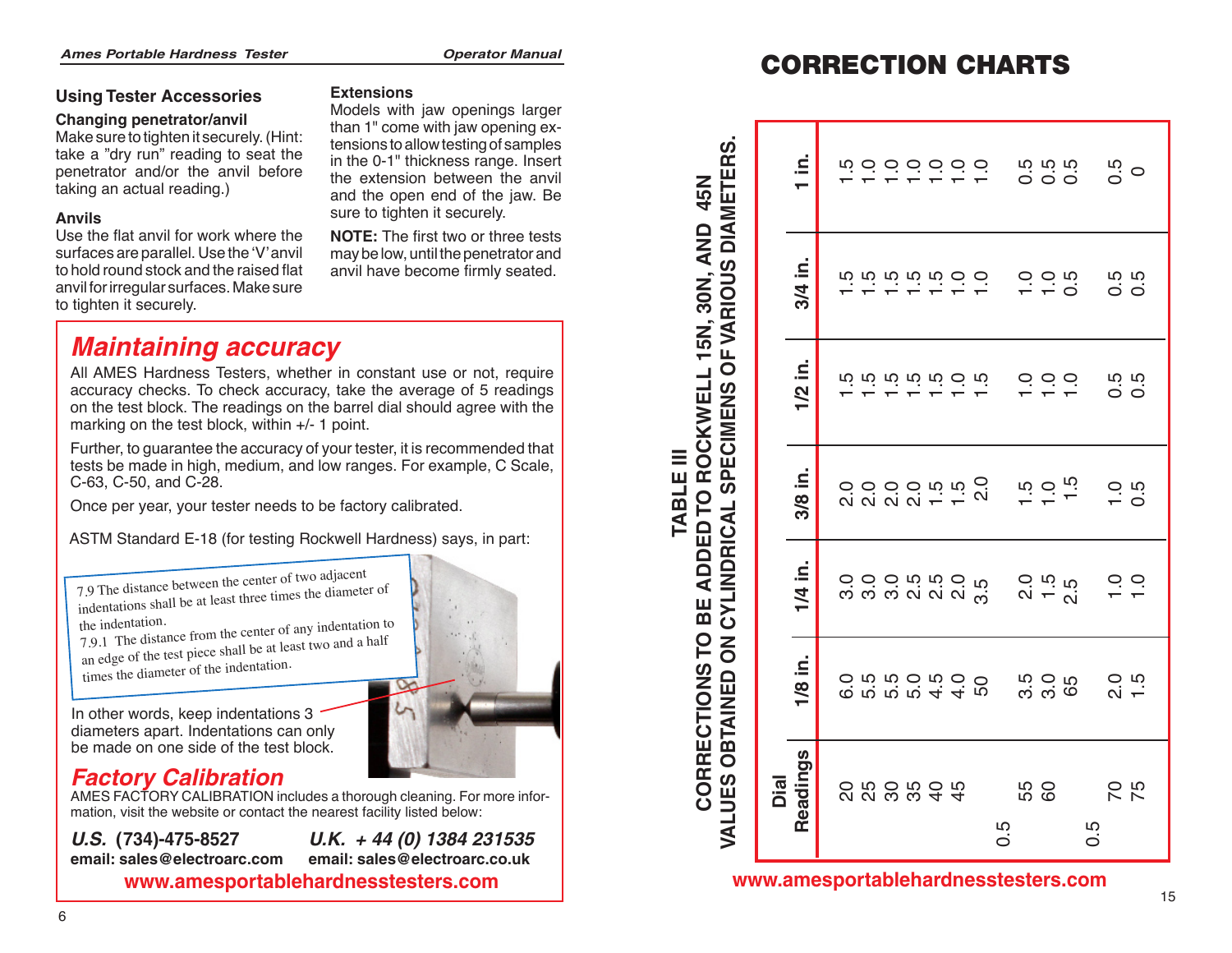# CORRECTION CHARTS

0 0 0 0 0 0 0

0 0 0 0 0 0 0

0000

000

0<br>0<br>0

 $\circ$ 

 $\circ$ 

0<br>0<br>0

| Dial                                                 |         |                                                    |                                    |         |        |           |                   |                       |                                     |
|------------------------------------------------------|---------|----------------------------------------------------|------------------------------------|---------|--------|-----------|-------------------|-----------------------|-------------------------------------|
| Readings                                             | 1/4 in. | 3/8 in.                                            | 1/2 in.                            | 5/8 in. | 3/4 in | .≤<br>7/8 | $\frac{1}{1}$ in. | 1-1/4 in.   1-1/2 in. |                                     |
|                                                      |         |                                                    |                                    |         |        |           |                   |                       |                                     |
|                                                      |         |                                                    |                                    |         |        |           |                   |                       |                                     |
| 2 2 3 3 4 4 5 5 6 6 7 7<br>2 3 9 9 9 9 9 9 9 9 9 0 7 |         | t 4 w w w w w + + + + 0<br>t + w w w w w + + + + 0 | condocina condo<br>condocina condo |         |        |           |                   |                       | - - 00000<br>- - 00000<br>- - 00000 |
|                                                      |         |                                                    |                                    |         |        |           |                   |                       |                                     |
|                                                      |         |                                                    |                                    |         |        |           |                   |                       |                                     |
|                                                      |         |                                                    |                                    |         |        |           |                   |                       |                                     |
|                                                      |         |                                                    |                                    |         |        |           |                   |                       |                                     |
|                                                      |         |                                                    |                                    |         |        |           |                   |                       |                                     |
|                                                      |         |                                                    |                                    |         |        |           |                   |                       |                                     |
|                                                      |         |                                                    |                                    |         |        |           |                   |                       |                                     |
|                                                      |         |                                                    |                                    |         |        |           |                   |                       |                                     |
|                                                      |         |                                                    |                                    |         |        |           |                   |                       |                                     |

80 0.5 0.5 0.5 0.5 0.5

85 0.5 0.5 0.5

90 0.5

 $\circ$ 

 $\circ$ 

|  | <b>Ames Portable Teste</b> |  |
|--|----------------------------|--|
|  |                            |  |

# Special Testers: Model 8

The Model 8 Tester is affixed to the stock piece by means of a large "C" clamp which has a screw long enough to hold anything from about 1/4" thick up to 8" in diameter.

The anvil of the screw has a ball socket which automatically aligns the penetrator spindle at a right angle to the workpiece. This allows testing diameters up to 8" as well as flat or irregular pieces without changing the setup.

**Caution: the Penetrator of Model 8 comes through a hole in the anvil. If it is extended while clamping or unclamping the tester to/from the workpiece, it is almost certain to be damaged. Be sure to make sure the penetrator is retracted before clamping or unclamping the workpiece.**

### **Anvils**

There are two anvils supplied specifically for this tester: Flat and V-shaped. They are secured in the measuring head by a spring-loaded ball and can be changed by simply pulling one out and inserting the other.

Each has a hole to accommodate the penetrator. When changing from the flat to the "V," the penetrator must be retracted further to avoid contacting the workpiece prematurely.

Use the flat anvil with the test blocks or other flat stock; the "V" with round stock.

### **Setup**

When applying the instrument to the stock piece, take care not to allow the penetrator to strike the stock piece.

Once the tester is aligned and fastened to the stock piece, tighten the screw so that the pressure exerted is greater than the maximum pressure in any Rockwell test.

### **Making Hardness Tests**

Follow the same procedure for minor load, major load and reading as for all standard Ames Testers (pages 4-5).



**www.amesportablehardnesstesters.com** 14

**www.amesportablehardnesstesters.com**

**CORREC**

**OBTAINED ON**

**OBTAINED** 

**C** $\overline{5}$ 

**YLIND**

**RIC AL** <u>(</u>

**PECI**

**MENS**

**OF VARIOUS DIAM**

**E TE R**<u>ທ່</u>

**CORRECTIONS** 

**O B**

Ш

**E ADDED T**

**O ROCKWELL**

**ADDED TO ROCKWELL** 

**C, A, AND**

**D, VALUES**

D, VALUES

**TABLE II**

**TABLE** 

Ξ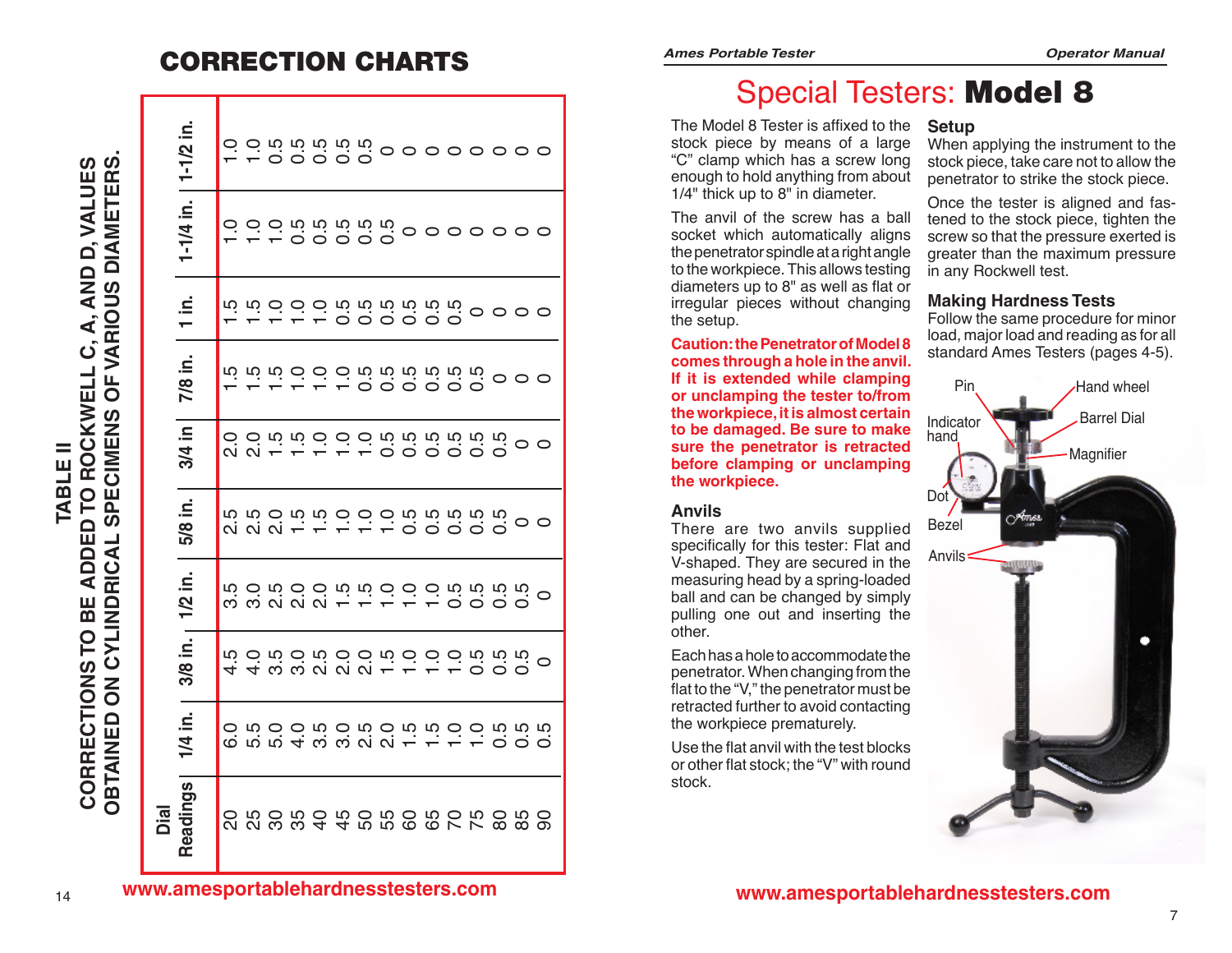

The Model 16 Tester is af fixed to the stock piece by means of a chain clamp which can secure the tester frame to anything from about 4" thick up to 16" in diameter.

The measuring head is independent of the clamp and may be removed for mounting on a holder of your own design.

**Caution: the Penetrator of Model 16 if it is extended while clamping the tester to the workpiece, it is almost certain to be damaged. Be sure to make sure the retractor is retracted before clamping or unclamping the workpiece.**

### **Anvils**

There are two anvils supplied specifically for this tester: Flat and "V"-shaped. They are secured in the measuring head by a spring-loaded ball and can be changed by simply pulling one out and inserting the other.

Each has a hole to accommodate the penetrator. When changing from the flat to the "V," the penetrator must be retracted further to avoid contacting the workpiece prematurely.

 *Operator Manual*

### **Setup**

When applying the instrument to the stock piece, take care not to allow the penetrator to strike the stock piece.

Once the tester is aligned and fas tened to the stock piece, tighten the screw so that the pressure exerted is greater than the maximum pressure in any Rockwell test.

### **Making Hardness Tests**

Follow the same procedure for minor load, major load and reading as for all standard Ames Testers (pages 4-5).

| 0<br>30<br>30<br>30                               | 0<br>5 0 5<br>5 0 8                                    | 0<br>0 10<br>0 10<br>27<br>27                               | 27.0<br>26.0<br>25.0                                      | 0<br>0<br>0<br>0<br>0<br>0<br>0<br>0                       | 0<br>8 2 5<br>2 5                    | 20.0<br>20.0<br>19.0                                                                    | $\frac{18.5}{17.0}$                                 | 16.5<br>16.0                             | ш                                       | These conversion tables of Rockwell & equivalent Brinell hardness numbers show the<br>relationship between standard Brinell hardness numbers and the several Rockwell scales<br>including normal as well as superficial types. The latter are for testing thin sheet, light | The U.S. Bureau of Standards has established formulas for determining the approximate<br>carborized steel, etc. Conversion tables pertaining to hardness can only be approximate |                    |
|---------------------------------------------------|--------------------------------------------------------|-------------------------------------------------------------|-----------------------------------------------------------|------------------------------------------------------------|--------------------------------------|-----------------------------------------------------------------------------------------|-----------------------------------------------------|------------------------------------------|-----------------------------------------|-----------------------------------------------------------------------------------------------------------------------------------------------------------------------------------------------------------------------------------------------------------------------------|----------------------------------------------------------------------------------------------------------------------------------------------------------------------------------|--------------------|
| $\overline{O}$ in in<br><b>888</b>                | o in io<br>867.                                        | 67.0<br>67.0<br>66.5                                        | 0<br>0<br>0<br>0<br>0<br>0<br>0<br>0                      | 65.0<br>65.5<br>64.5                                       | 0<br>0<br>0<br>0<br>0<br>0<br>0<br>0 | ro ro<br><b>888</b>                                                                     | 62.0<br>62.5<br>61.5                                | 61.5<br>61.0                             | TABLI                                   |                                                                                                                                                                                                                                                                             |                                                                                                                                                                                  |                    |
| 885                                               | <b>885</b>                                             | 6 2 2<br>6                                                  | ಙ ಙ ಜ                                                     | 885                                                        | 585                                  | ន ន ន                                                                                   | 88 88<br>89                                         | 57<br>57                                 |                                         |                                                                                                                                                                                                                                                                             |                                                                                                                                                                                  |                    |
| 73.5<br>72.0<br>72.0                              | 7.5<br>7.7.0<br>72                                     | 5<br>00<br>00<br>00<br>00                                   | 68.5<br>67.5<br>67.0                                      | 660<br>660<br>66                                           | 5<br>5<br>5<br>6<br>6<br>5<br>5<br>5 | 0<br>0 0 0<br>0 0 0                                                                     | 51.5<br>60.0<br>60                                  | rù o<br><u>အီ</u> အီ                     |                                         |                                                                                                                                                                                                                                                                             |                                                                                                                                                                                  |                    |
| rù rù o                                           | $72.0$<br>$7.5$<br>$7.0$                               | 0005<br>0005<br>0007                                        | $\overline{O}$ $\overline{O}$ $\overline{O}$<br>68.<br>66 | $\overline{O}$ $\overline{O}$ $\overline{O}$<br><b>884</b> | 0<br>8<br>8<br>8<br>8                | 51.0<br>51.0<br>50                                                                      | <b>5000</b><br>888                                  | ro ro<br>57.6                            |                                         |                                                                                                                                                                                                                                                                             |                                                                                                                                                                                  |                    |
| <b>882</b>                                        | ಇ ಇ ಸ                                                  | 899                                                         | <u>는 은 또</u>                                              | 후 은 일                                                      | $= 50$                               | $\infty \sim \infty$                                                                    | ro 4 w                                              | $\sim$ $-$                               | ROCKWELL-BRINELL CONVERSION             |                                                                                                                                                                                                                                                                             |                                                                                                                                                                                  |                    |
| $49.5$<br>$49.5$<br>$47.5$                        | 555<br>444                                             | 5<br>5<br>5<br>5<br>5<br>5<br>र्दे से म                     | 5<br>5<br>5<br>5<br>ಕೆ ೪ ೫                                | 5<br>5<br>5<br>5<br>5<br>5<br>5.88                         | 54.5<br>38.9<br>32.9                 |                                                                                         | 0<br>0<br>0<br>26.0<br>26.0                         | 25.0<br>24.0                             |                                         |                                                                                                                                                                                                                                                                             | relationship between Rockwell and Brinell scales.                                                                                                                                |                    |
| 67.0<br>67.0<br>68.0                              | 65.0<br>66.0<br>64.0                                   | 5<br>3 2 3<br>5 3 3                                         | 61.5<br>60.0<br>60.0                                      | $\ddot{w}$ $\ddot{w}$ $\ddot{Q}$<br>នី នី នី               | 0<br>5 8 9<br>5 9 9                  | 0<br>5 3 4<br>5 4 5                                                                     | 0 ១ ១<br>30 ១<br>51 5                               | 51.5<br>50.5                             |                                         |                                                                                                                                                                                                                                                                             |                                                                                                                                                                                  |                    |
| 0<br>8505<br>84                                   | 5<br>3 3 3<br>3 3 3                                    | $\overline{u}$ $\overline{u}$<br><b>2</b> 2 2 2             | ro ro<br><u>ಜೆ ಜೆ ಕ</u>                                   | 81.0<br>80.9<br>80                                         | 80.0<br>80.0<br>80.0                 | 5<br>200<br>200                                                                         | 78.0<br>78.0<br>78.0<br>78.                         | 77.5<br>77.0                             |                                         |                                                                                                                                                                                                                                                                             |                                                                                                                                                                                  |                    |
| $\frac{185}{120}$                                 | $\frac{28}{25}$                                        | $\frac{25}{23}$                                             | 116<br>717                                                | $114$<br>$112$<br>110                                      | $rac{80}{100}$                       | $\frac{103}{4}$<br>$\overline{5}$                                                       | $\frac{5}{6}$ $\frac{8}{6}$                         | 86                                       |                                         |                                                                                                                                                                                                                                                                             |                                                                                                                                                                                  |                    |
|                                                   | 0<br>5 15 15<br>5 15 16                                | 0 10 10<br>20 20 20                                         | 0. 15<br>21 21<br>21 21                                   | 0<br>20<br>20<br>20<br>20                                  | $\frac{17.5}{16.0}$                  | $2500$<br>$750$                                                                         | 0<br>0<br>0<br>0<br>4<br>4                          | $2.5$<br>$1.0$                           |                                         |                                                                                                                                                                                                                                                                             |                                                                                                                                                                                  |                    |
| $100.5$<br>$99.5$                                 | 0<br>98<br>98<br>98                                    | 57.0<br>57.0<br>96.0                                        | 95.0<br>95.0<br>94.5                                      | 0 5 6 9<br>9 9 9 9                                         | 5<br>9<br>9<br>9<br>9<br>5<br>9      | 5<br>6<br>5<br>5<br>5<br>5<br>5                                                         | 0<br>8 8 8 8<br>8 8 8                               | 87.0<br>86.5                             |                                         |                                                                                                                                                                                                                                                                             |                                                                                                                                                                                  |                    |
| $102.5$<br>$102.0$<br>$101.5$                     | $\begin{array}{c} 101.0 \\ 100.0 \\ 100.0 \end{array}$ | 5<br>5<br>5<br>5<br>5<br>5<br>5<br>5                        | 0<br>0 5 7<br>0 9 9 0                                     | 5<br>9<br>9<br>9<br>9<br>9<br>9                            | 0<br>95<br>93<br>94                  | 5<br>3 3 3<br>5 3 9                                                                     | 0<br>0<br>0<br>0<br>0<br>0<br>0<br>0                | 90.5<br>89.5                             |                                         |                                                                                                                                                                                                                                                                             |                                                                                                                                                                                  |                    |
| <b>1975</b>                                       | <b>227</b>                                             | 288                                                         | 885                                                       | <b>288</b>                                                 | <u>은 영</u>                           | <b>8258</b>                                                                             | 53.3                                                | ន ឆ                                      |                                         |                                                                                                                                                                                                                                                                             |                                                                                                                                                                                  |                    |
| 0<br>0<br>0<br>5<br>5<br>5<br>0                   | 58<br>52<br>58<br>58                                   | 0<br>53<br>53<br>52                                         | 5<br>5<br>5<br>5<br>4<br>9                                | 0<br>9<br>9<br>9<br>9<br>9<br>9                            | 44.5<br>43.0<br>42.0                 | 0<br>5<br>9<br>5<br>9<br>9<br>9                                                         | 0.00<br>5.85                                        | rù rù rù<br>$\ddot{a} \ddot{a} \ddot{a}$ | ី ១ ១<br>នា នា<br>នា នា                 | rù rù o<br>854                                                                                                                                                                                                                                                              | 0<br>23 0<br>20 3                                                                                                                                                                | S<br>$\frac{9}{2}$ |
| 720<br>720<br>720                                 | 0.5<br>7<br>2<br>8<br>8                                | 5<br>67<br>19<br>19<br>19<br>19                             | 0<br>6<br>6<br>6<br>6<br>6                                |                                                            | rù rù rù<br><b>8</b> ឌី ឌី           | 57.5<br>58.6<br>58                                                                      | 55.0<br>54.0<br>53.0                                | 0 <b>5 5 6</b><br>8 5 6                  | 4 8 5<br>4 8 5<br>4 7 5                 | 4 5 9 9<br>4 9 9 1<br>4 9 9                                                                                                                                                                                                                                                 | $434$<br>$434$                                                                                                                                                                   | 41.5               |
| rù o rù<br>885                                    | 87.5<br>86.5<br>86.0                                   | 85.0<br>85.5<br>84.5                                        | 0<br>8<br>8<br>8<br>8<br>8                                | 5<br>20<br>20<br>20<br>20<br>20                            | 0<br>5<br>5<br>5<br>6<br>6<br>6      | rù o rù<br>79.<br>79.<br>78.                                                            | 78.0<br>77.65                                       | 76.5<br>75.0<br>75.0                     | 74.0<br>74.0<br>73.5                    | 72.5<br>72.0<br>71.5                                                                                                                                                                                                                                                        | 7.8.0<br>7.8.9                                                                                                                                                                   | LŅ.<br>69.         |
| 55<br>547<br>534                                  | ន្លន្លន្ល                                              | 484<br>472<br>460                                           | $437$<br>$426$                                            | $404$<br>$403$                                             | 382<br>372<br>362                    | 352<br>343<br>33                                                                        | 323<br>313<br>305                                   | 88<br>88<br>88                           | 278<br>272<br>265                       | 265<br>25<br>24                                                                                                                                                                                                                                                             | 245<br>240<br>255                                                                                                                                                                | 230                |
| $O$ $O$ $M$<br>86.68                              | 000<br>65.4                                            | <b>LO LO</b><br><u>ន</u> ិ និ និ                            | o n n<br>$\overline{5}$ $\overline{8}$ $\overline{9}$     | $O$ $O$ $n$<br>385                                         | O O<br>ន់ ន់ ន់                      | <b>LO</b> LO<br>ង ន ន                                                                   | $O$ $n$ $n$<br>ន់ ដូន                               | $O_0$ $O_1$<br>6948                      | $47.0$<br>$46.0$                        | rù roi<br>444                                                                                                                                                                                                                                                               | $O$ $O$ $n$<br>34.4                                                                                                                                                              | 41.0               |
| $\ddot{w}$ $\ddot{Q}$ $\ddot{w}$<br><b>P.P.R.</b> | $77.5$<br>77.5                                         | $\overline{u}$ $\overline{u}$ $\overline{u}$<br><b>18.8</b> | 75.9<br>74.9<br>74.9                                      | 73.9<br>72.9<br>72.9                                       | $72.0$<br>$71.0$<br>$71.0$           | 70.9<br>70.9<br>69.5                                                                    | $\overline{O}$ $\overline{O}$ $\overline{O}$<br>885 | 67.5<br>66.5<br>66.0                     | $\ddot{w}$ $\ddot{Q}$ $\ddot{w}$<br>664 | 0.000<br><b>288</b>                                                                                                                                                                                                                                                         | $\overline{u}$ $\overline{u}$ $\overline{u}$<br>8 8 5                                                                                                                            | 61.0               |
|                                                   |                                                        |                                                             |                                                           |                                                            |                                      | <u> ଜନ୍ମ ଜନ୍ମ ଜୁଡ଼ିକ ମୁକ୍ତ କୁଥିବା କୁଥିବା କିନ୍ନ ଜନ୍ନ କିନ୍ନ କିନ୍ନ କିନ୍ନ କିନ୍ନ କିନ୍ନ କ</u> |                                                     |                                          |                                         |                                                                                                                                                                                                                                                                             |                                                                                                                                                                                  |                    |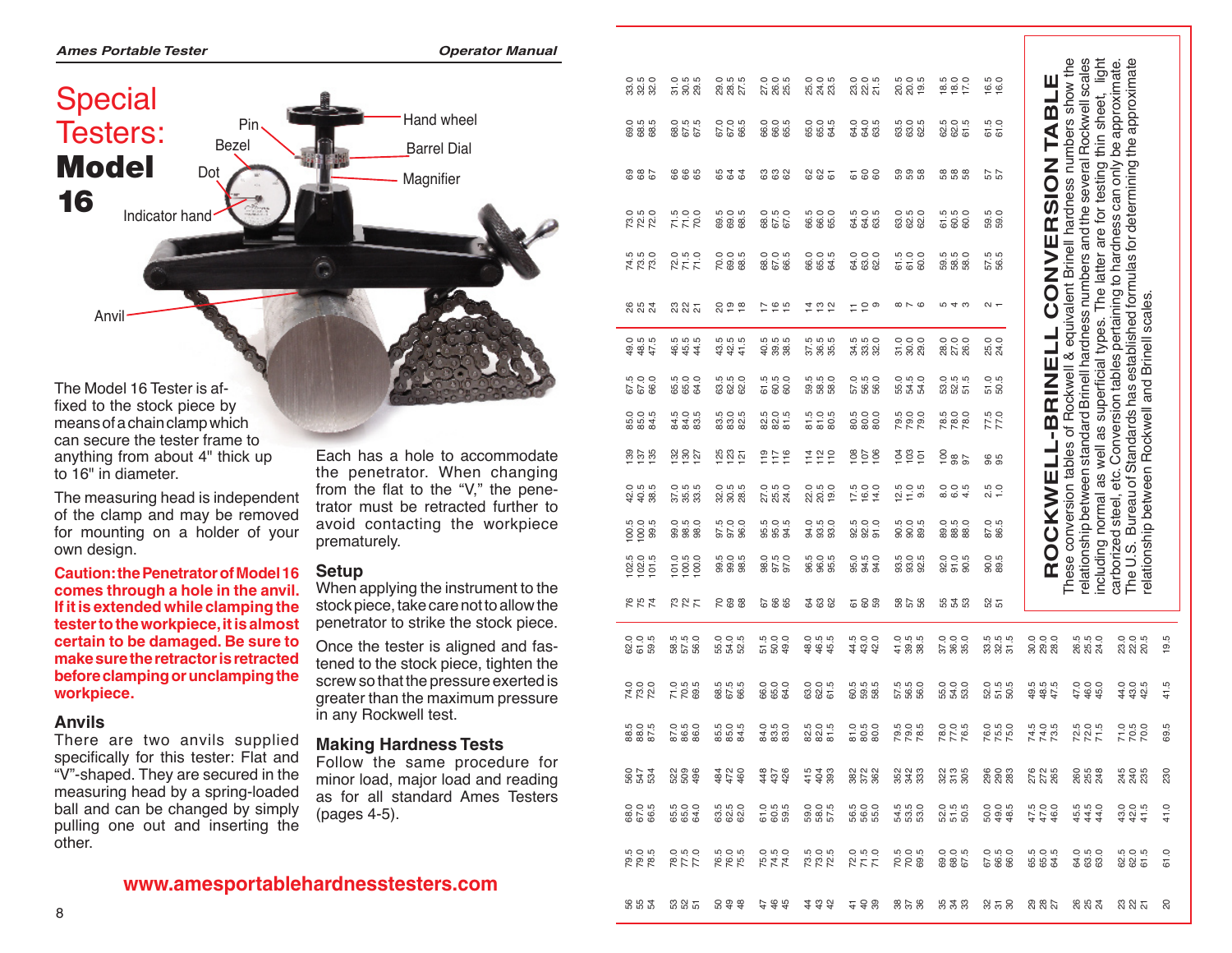| <b>HARDNESS TESTER</b><br>AMES PORTABLE I<br>FOR 1 | こと:tru / 22.4 (ldrovillow lovillow / ldrow lovillow lovillow lovillow lovillow lovillow lovillow lov |
|----------------------------------------------------|------------------------------------------------------------------------------------------------------|
| CHART                                              |                                                                                                      |
| くこりロ<br>ミンコンニ                                      | .<br>ב<br>-<br>くり て<br>こくつくこく                                                                        |

 $\sim$   $\Gamma$ 

|                                | 45 KG.LOAD<br>1 J A 8<br>$.9$ $\downarrow$ / $\downarrow$                   | $45 - 7$                      | $\overline{O}$ $\overline{O}$ $\overline{O}$<br>$\overline{\mathcal{R}}$ $\overline{\mathcal{R}}$ | rù rù rù<br>$\frac{3}{2}$ $\frac{3}{2}$ $\frac{1}{2}$                         | $655$<br>$655$                                | $13.5$<br>$15.0$<br>$11.0$    | 000<br>000<br>100                                      | 0 0 0<br>7 0 0<br>7                                    | 4000                          | 1.0                                                    |
|--------------------------------|-----------------------------------------------------------------------------|-------------------------------|---------------------------------------------------------------------------------------------------|-------------------------------------------------------------------------------|-----------------------------------------------|-------------------------------|--------------------------------------------------------|--------------------------------------------------------|-------------------------------|--------------------------------------------------------|
|                                | R <sub>g</sub> . LOAD<br>0E<br>11A8 "at\r                                   | ROCKWELL<br>SCALE<br>$30 - T$ | 5<br>9 9 9 9<br>4 9 9                                                                             | 47.0<br>47.0<br>46.0                                                          | 450<br>450<br>44                              | 4 4 4<br>4 4 4<br>4 4<br>43.  | $4.5$<br>$4.9$<br>$4.9$                                | 5<br>9 8 9 9<br>9 9 9                                  | 57.5<br>58.6<br>58.6          | 55<br>55<br>55<br>55<br>55                             |
|                                | R <sub>g</sub> . LOAD<br>g L<br>1 J A 8<br>$.9$ $\downarrow$ / $\downarrow$ | -1                            | $\overline{0}$ in $\overline{0}$<br>77<br>78.                                                     | $O$ in $O$<br>76.0                                                            | 75.0<br>74.0<br>74.0                          | 74.0<br>78.0<br>79.0          | 73.5<br>72.0<br>72.0                                   | $72.0$<br>$71.0$<br>$71.0$                             | 71.5<br>70.5<br>70.5          | 0 m m<br>0.990                                         |
|                                | K g.<br>009<br><b>BALL</b><br>.M.M<br>0 L                                   | BRI-<br>NELL                  | 888                                                                                               | 82 B                                                                          | 888                                           | <b>2822</b>                   | 87 R                                                   | <b>75<br/>74</b>                                       | 722                           | 577                                                    |
|                                | 00 Kg.LOAD<br>$.9$ $\downarrow$ / $\downarrow$<br>1 J A 8                   | щ                             | 0<br>86.5<br>85                                                                                   |                                                                               | 0<br>8 2 3<br>8 2 3                           | 51.0<br>51.0<br>50.0          | 79.0<br>79.5<br>78.                                    | 78.5<br>77.5<br>77.0                                   | 76.5<br>75.0<br>75.0          | 74.9<br>74.0<br>78.5                                   |
| Gray & Malleable Iron Casting  | 100 Kg. LOAD<br>9 ∀ ר ר<br>B / L                                            | ROCKWEL'<br>SCALE<br>ш        | $\circ$ $\circ$<br><b>88 88</b>                                                                   | 0<br>86.5<br>86.0                                                             | 55.0<br>55.0<br>55.5                          | 0<br>8<br>8<br>8<br>8<br>8    | 0<br>8 1 0 1<br>8 1 0 1                                |                                                        | 78.0<br>77.5<br>77.0          | 76.5<br>76.0<br>75.0                                   |
|                                | 100 Kg. LOAD<br>11A8 "at\r                                                  | മ                             | 898                                                                                               | 449                                                                           |                                               | 488                           | 858                                                    | 55 39                                                  | ೫ ಕ ೫                         | <b>2822</b>                                            |
|                                | Kg. LOAD<br>S p<br>1 J A 8<br>$.9$ $\downarrow$ / $\downarrow$              | 45-T                          | 2000<br>7700                                                                                      | 69.0<br>68.0<br>67.0                                                          | 66.5<br>66.5<br>64.5                          | rù rù rù<br>8 % s             | rù rù rù<br>888                                        | 58.0<br>57.0<br>56.0                                   | 0<br>53<br>53<br>53           | 52.0<br>55.0<br>50.0                                   |
| Soft Steel, Non-Ferrous Metal, | 30 Kg. LOAD<br>.91/1<br>1 J A 8                                             | ROCKWELL<br>SCALE<br>$30 - T$ | 0<br>8 5 5<br>8 5 6                                                                               | 80.0<br>80.0<br>79.0                                                          | 78.5<br>78.7<br>77.5                          | 76.0<br>75.5<br>77.0          | 75.5<br>74.0<br>74.0                                   | 73.0<br>72.0<br>72.0                                   | $7.00$<br>7.7.2               | 69.0<br>69.0<br>68.0                                   |
|                                | <b>JAOJ.BY ST</b><br>1 J A 8<br>$.9$ $\downarrow$ / $\downarrow$            | $15 - T$                      | 0. 10<br>ទាំង ១<br>ទាំង ១                                                                         |                                                                               | 0.0.0<br>5.5 S                                | 5<br>000 5<br>000 60          | 0<br>00 0 10<br>00 00 00                               | 0<br>88<br>88<br>87<br>87                              |                               | 0<br>8 8 9<br>8 9 9                                    |
|                                | ка.<br>0000<br>.M.M Or<br><b>BALL</b>                                       | ٠<br>BRIL<br>NELL             | 242<br>235<br>228                                                                                 |                                                                               | 200<br>200<br>195                             | ez<br>185<br>195              | $176$<br>$172$<br>$169$                                | 162<br>162                                             | 158<br>159<br>150             |                                                        |
|                                | 150 kg. LOAD<br>1 J A 8<br>$.9$ $\downarrow$ / $\downarrow$                 | ග                             | 0<br>8<br>8<br>8<br>7<br>8                                                                        | 77.5<br>75.5<br>74.0                                                          | 2005<br>2005<br>2006                          | 67.0<br>65.5<br>64.0          | 0 0 0<br>2 0 2<br>2 2 0                                |                                                        |                               | $45.5$<br>$43.5$                                       |
|                                | 09 KG.LOAD<br>$.9$ $\downarrow$ / $\downarrow$<br>1 J A 8                   |                               | $1400$<br>$1400$<br>$1400$<br>$140$                                                               | $\begin{array}{c} 12.0 \\ 11.5 \\ 11.0 \end{array}$                           | $\begin{array}{c} 110.5 \\ 109.5 \end{array}$ | $109.0$<br>$108.0$<br>$108.0$ | $\begin{array}{c} 107.5 \\ 107.0 \\ 106.0 \end{array}$ | 105.5<br>105.0<br>104.5                                | $104.0$<br>$103.0$<br>$103.0$ | $102.0$<br>$101.5$<br>$101.0$                          |
|                                | 100 Kg. LOAD<br>B / L<br>1 J A 8                                            | E<br>ROCKWELL<br>SCALE        | $114.5$<br>$114.5$<br>$113.5$                                                                     | $13.0$<br>$12.0$<br>$11.20$                                                   | 111.5<br>$111.0$<br>$110.5$                   | 109.5<br>110.0                | 108.5<br>108.0<br>107.5                                | $\begin{array}{c} 107.0 \\ 106.0 \\ 106.0 \end{array}$ | 105.5<br>105.0<br>104.5       | $\begin{array}{c} 104.0 \\ 103.0 \\ 103.0 \end{array}$ |
|                                | 100 kg. LOAD<br>$.9$ $\downarrow$ / $\downarrow$<br>1 J A 8                 | m                             | $\frac{8}{5}$ $\frac{8}{5}$                                                                       | 585                                                                           | 222                                           | 588                           | 82 B                                                   | 56 36<br>56                                            | 25 28                         | 787                                                    |
|                                | Kg. LOAD<br>S Þ<br>ROTARTENER<br><b>QNOWAIQ</b>                             | 45-N                          | $\dot{O}$ $\dot{H}$ $\dot{H}$<br>88<br>88<br>89                                                   | 84.5<br>83.8<br>82                                                            | 81.5<br>80.5<br>79.5                          | 78.5<br>77.5<br>78.5          | 75.5<br>74.0<br>73.0                                   | 200<br>200<br>200                                      | 0<br>07.5<br>06.5             | 65.0<br>64.0<br>63.0                                   |
|                                | 30 Kg.LOAD<br>RENETRATOR<br><b>QNOWVIQ</b>                                  | ROCKWELL<br>SCALE<br>$30 - N$ | 0 10 10<br>9 5 5<br>9 5 5                                                                         |                                                                               | 5<br>88<br>87<br>87                           | 5<br>8 8 9<br>8 9 9           | 5<br>3 3 3<br>3 3 3                                    | 0<br>20<br>20<br>20<br>20                              | 78.5<br>78.5                  | <b>550</b><br>18.18                                    |
| Hard Alloys                    | <b>JACI.CAD</b><br><b>AOTARTENER</b><br><b>QNOWVIQ</b>                      | z<br>군<br>┯                   | $97.0$<br>$96.5$                                                                                  | 96.0<br>Ю<br>් ස                                                              | $-0.5$<br>95.5                                | $-94.5$<br>93.5               | $-0.60$                                                | 0<br>9<br>5<br>9<br>5<br>9<br>5                        |                               | <b>500</b><br>888                                      |
|                                | ка.<br>0000<br>JJA8 .M.M O1                                                 | ٠<br>E<br>Œω<br>$\omega$ z    |                                                                                                   |                                                                               |                                               |                               |                                                        | 690<br>673<br>658                                      | 645<br>628<br>614             | 8573<br>585                                            |
|                                | 100 Kg.LOAD<br>RENETRATOR<br>ONOWAIO                                        | ≏                             | rù rù rù<br>883                                                                                   | $\overline{Q}$ in $\overline{Q}$<br>$\frac{4}{8}$ $\frac{3}{8}$ $\frac{3}{8}$ | 0<br>20<br>20<br>20<br>20                     | 79.0<br>79.0<br>78.0          | 77.5<br>76.5<br>75.5                                   | 75.0<br>74.0<br>73.0                                   | 72.0<br>72.0<br>71.0          | rù rù ci<br>89.8                                       |
| Hardened Steel,                | 080 KG. LOAD<br><b>AOTAATEMER</b><br><b>QNOMAIQ</b>                         | ROCKWELL<br>SCALE             | 0<br>8 5 5<br>8 5 5                                                                               |                                                                               | $O$ in $O$<br><b>28 38 39</b>                 | 87.5<br>86.9<br>86.5          | $\overline{O}$ in $\overline{O}$<br>86.00              | <b>555</b><br><b>22 23 24</b>                          | 82.05<br>82.05<br>85          |                                                        |
|                                | 150 kg. LOAD<br><b>AOTARTENER</b><br><b>Q N O M A I Q</b>                   | ပ                             | ೧೧ ನಡ                                                                                             | 785                                                                           | 722                                           | 525                           | 829                                                    | 625                                                    | 828                           | នី និង                                                 |



*Anvils*

The correct anvil helps you get the reading right

**CONVEX ANVI** 1/2" # T1127<br>3/4" #T2227 3/4" #T2227<br>1" #T4227 #T4227

**RAISED F LAT** 1/8" #T1130<br>1/4" #T1129 #T1129

**FLAT ANVIL**<br>1/2" #T1125 1/2" #T1125<br>1" #T4225 #T4225

the first time.

**V** ANVI 1/2" #T1128<br>1" #T2228 #T2228 1-1/4" #T4228 **CYLINDRICA L** 1/2" # T1126<br>3/4" #T2226 3/4" #T2226<br>1" #T4226 #T4226

# *PUES* Portable Hardness Tester Accessories

# *Penetrators*

| 1/16" | Ball | #AT-1257 |
|-------|------|----------|
| 1/8"  | Ball | #AT-1259 |
| 1/4"  | Ball | #AT-1160 |
| 1/2"  | Ball | #AT-1162 |

**Diamond Penetrators**<br>Standard #T-1131 Standard #T-1131<br>Superficial #T-1178 Superficial



# *Extensions*

Extensions allow testing thinner items with larger tester models without sacri ficing stability.

| 3/4" (3/8" dia.) | T-1132 |
|------------------|--------|
| 1/2"             | T-2232 |
| 3/4"             | T-4232 |
| 1"               | T-4234 |
| 2"               | T-4235 |
|                  |        |
|                  |        |
|                  |        |

# *Certified Test Blocks*

| Hard Steel (C Scale)           |           | #T-1233 |
|--------------------------------|-----------|---------|
| Soft Steel (C Scale)           |           | #T-1234 |
| Brass                          | (B Scale) | #T-1241 |
| Hard Steel (45N)               |           | #T-1185 |
| Soft Steel (30N)               |           | #T-1186 |
| Brass                          | (15T)     | #T-1187 |
| Special Order hardness #T-1170 |           |         |

# *Bench Stand*

Holds tester securely for hands free operation. Tester is inclined at a convenient angle and rigidly supported. Internal fibre sleeve protects tester's grip.

Weight: 11 lb. **Part #AT-1142** 

*Manufactured and* 





*S t illion Industries INC*

**www.amesportablehardnesstesters.com**